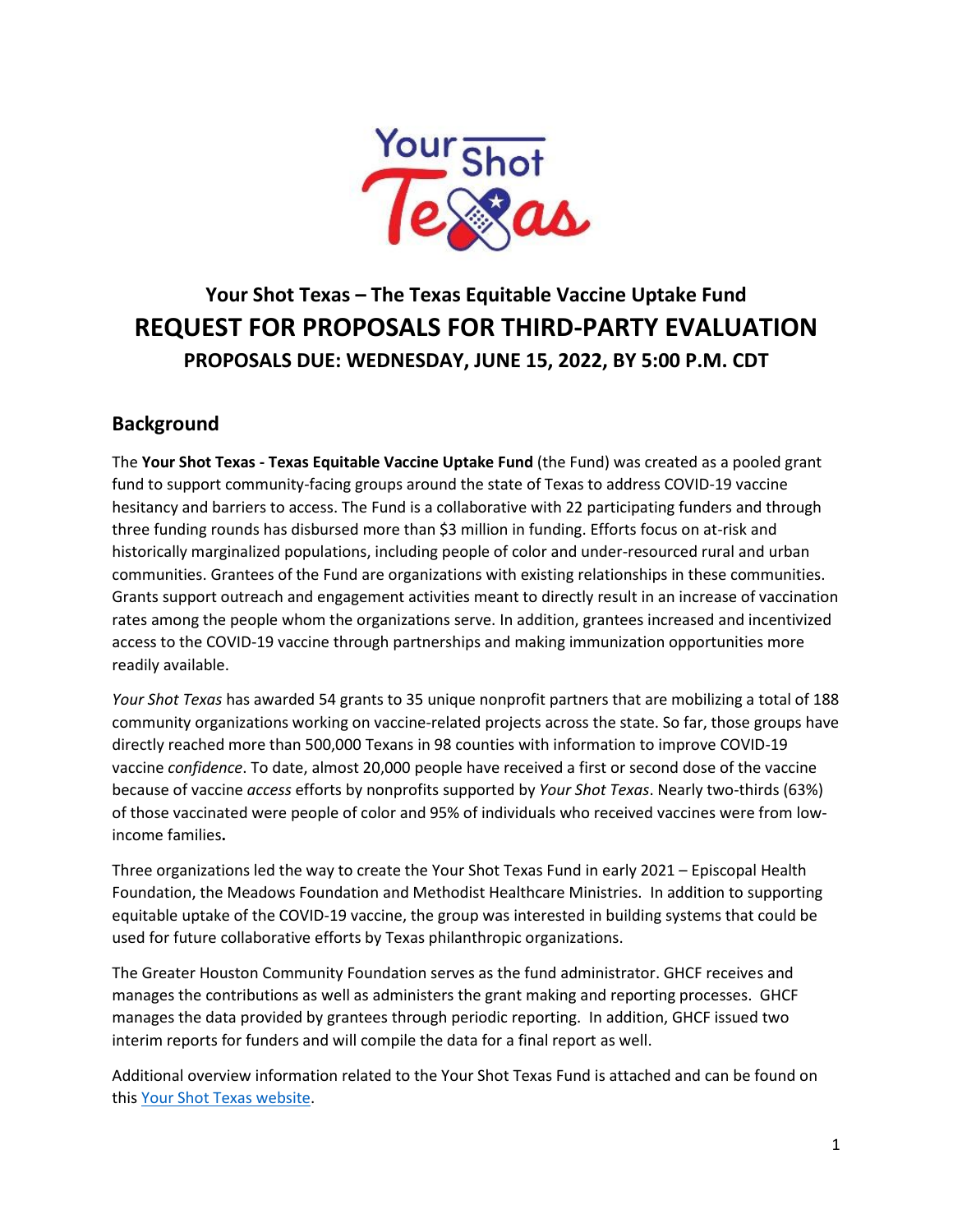# **Evaluation Purpose & Questions**

The purpose of the evaluation is twofold. The YST Fund leadership would like to engage an external consultant to conduct a retrospective evaluation to assess the process to create and manage the fund. In addition, the leadership would like further analysis of the impact of the Fund's activities and grant investments for the intended beneficiaries (historically marginalized and difficult to reach individuals and communities).

#### *Process*

For the process portion of the evaluation, the leadership proposes a qualitative approach that includes an estimated 15-20 interviews with of the Governing Committee members, participating funders, the fund administrator and grantees. The process evaluation should:

- Document the process used to develop the fund.
- Evaluate the value of the approach as well as the facilitating factors, barriers, and opportunities that were explored and experienced.
- Capture key lessons learned including notation of elements worth replicating and which may need to be changed.
- Include perceptions and experience of the Governing Committee and participating funders.
- Share analysis of the structure's ability to serve as "standing infrastructure" for philanthropy to use in other instances where a philanthropic collaboration (statewide or multi-region) may be helpful.
- Determine how might we consider the use of philanthropic funds to complement and/or leverage state/federal funds effectively for similar efforts in the future. See *Texas A&M University Health Science Center Partnership* noted below.

#### *Outcomes/Impact*

The outcomes and impact portion of the evaluation should focus on the grant investments and grantees' results. This section would include qualitative and quantitative components. The analysis would include the following:

- **Did the YST Fund's philanthropic investment make a meaningful difference in COVID-19 vaccine hesitancy and uptake efforts for the target populations?**
	- o What investments did the YST Fund make?
	- $\circ$  What did these investments enable that would not have been otherwise possible?
	- $\circ$  To what extent were collaborative grants an effective approach to leverage resources and align efforts?
	- o How did this differ working in rural areas vs. urban areas?
	- $\circ$  How did this differ among other subgroup populations (for where we have sufficient data)? (e.g. BIPOC vs. non-BIPOC, immigrant/non-immigrant communities)?
- **What outcomes/impact did grantees have to overcome hesitancy and increase access to the COVID-19 vaccine among target populations?** 
	- o What did the grantees set out to do?
	- o What was accomplished?
	- o What tactics did they use to increase confidence and uptake?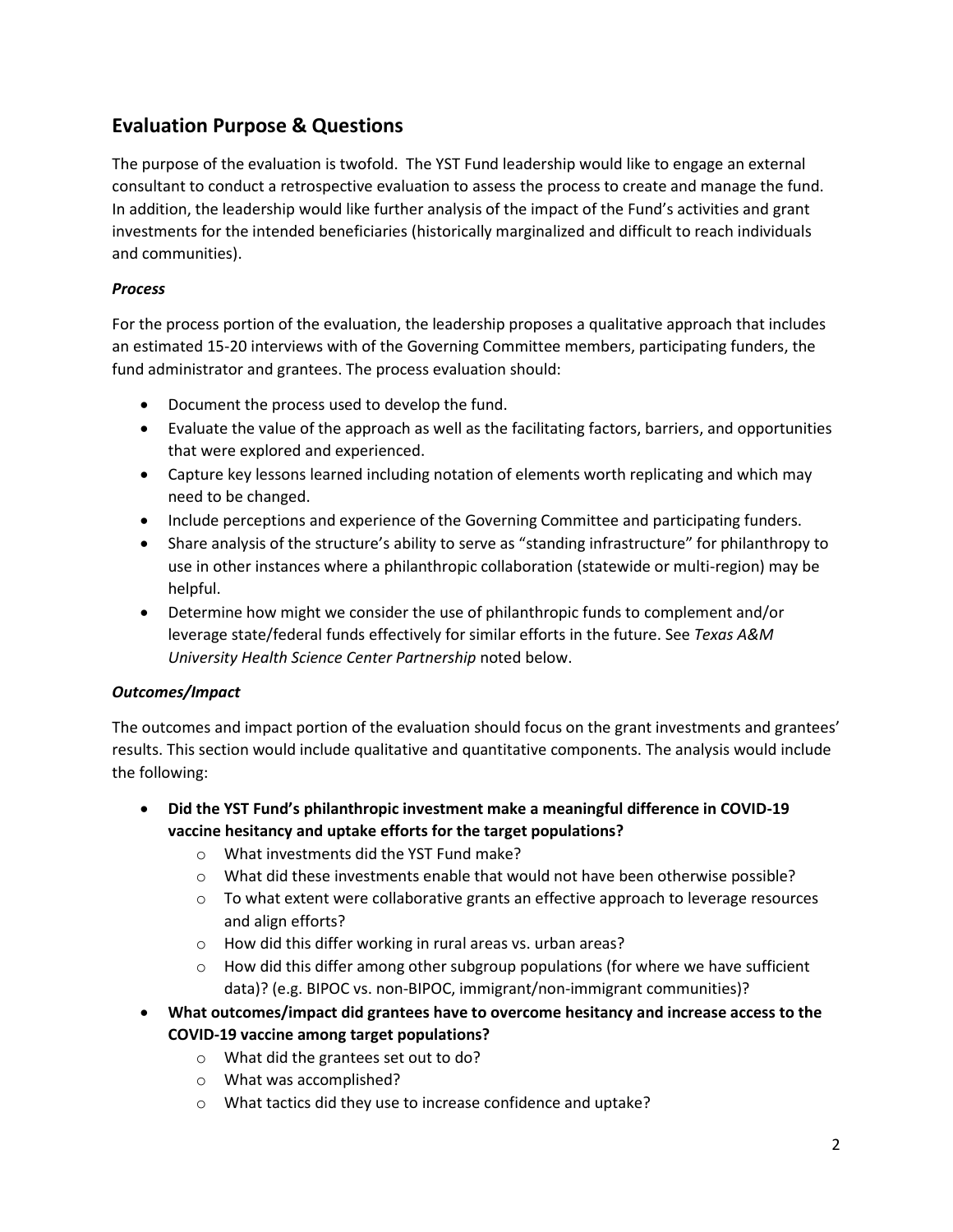- Which tactics worked best?
- What did we learn about a trusted messenger approach?
- How did those tactics differ in urban vs. rural areas?

Ideally, the evaluator would conduct a deeper analysis of the raw data collected by GHCF from grantees and interview a sample of grantees (5-7 organizations). Considerations for segmenting data will be discussed with the evaluator (i.e. separate by use of the trusted messenger approach, events versus one-on-one engagements, use of social media, segment analysis by rural vs. urban, type of subpopulation served, etc.).

#### *Additional Considerations*

The Your Shot Texas Fund has two additional elements that may be worth highlighting and that apply to both the process and the impact components.

- *Texas A&M University (TAMU) Health Science Center Partnership*. We provided grant review team members for both rounds of the TAMU grant program that aimed to award approximately \$20 million in federal funds originating from the Centers for Disease Control and Prevention and flowing through the Texas Department for State Health Services to the university. The Fund earned approximately \$50,000 in revenue toward the YST Fund administrative costs.
	- o *Evaluation questions*: What worked? What did we learn? What would we do differently? How did the work of the YST Fund grant evaluators help this CDC funded grant program?
- *YST Peer Network facilitated by Houston in Action, a peer grantee*. Though launched in the later part of the Fund's work, it is being embraced by participants and may offer some key lessons.
	- o Evaluation questions: What value did this peer network bring to the grantees? Would we want to do it again? What is the likelihood of this network leading to/contributing to a broader collaborative effort across the state by organizations serving marginalized and underrepresented communities? What gaps do we need to address for next time?

# **Project Scope**

The Your Shot Texas Fund seeks a third-party evaluator to conduct a review and analysis of the process to create and manage the fund as well as of the impact of the grant investments and grantees' activities.

The evaluator will gather information from the Governing Committee, participating funders, fund administrator, facilitator and grantees of the fund.

Output and client data from the grantees will be provided to the evaluation team for review and analysis.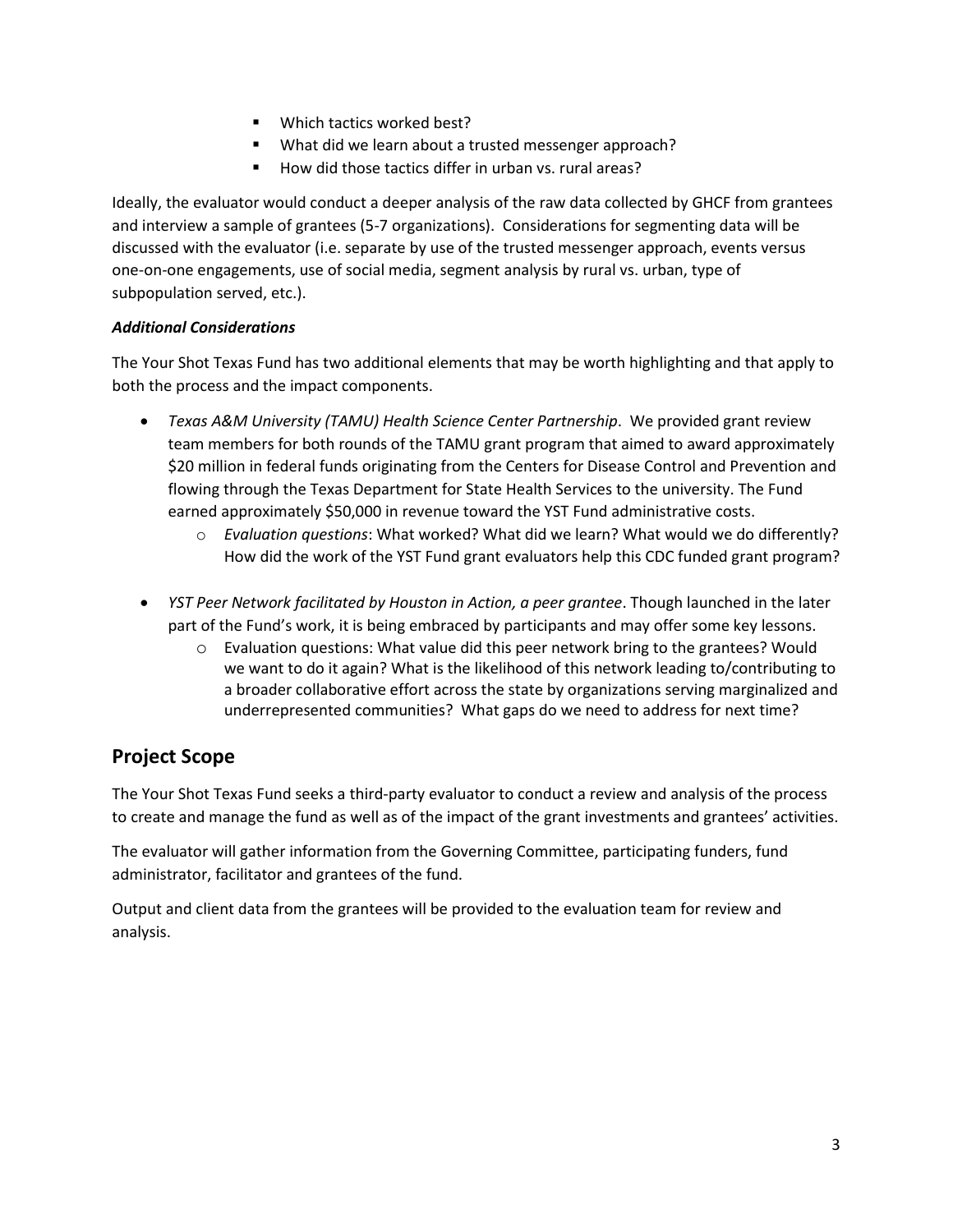# **Proposed Timeline**

| May 18, 2022         | <b>RFP Issued</b>                                     |  |
|----------------------|-------------------------------------------------------|--|
| May 25, 2022         | <b>Information Meeting for Interested Respondents</b> |  |
|                      | 3:00 P.M. - 4:00 P.M. CDT                             |  |
|                      | Register in advance for this meeting:                 |  |
|                      | <b>REGISTER - YST RFP Info Session</b>                |  |
|                      | Recording will be available after the session.        |  |
| June 15, 2022        | <b>Responses Due</b>                                  |  |
| June 30, 2022        | Notice of Selection (estimated)                       |  |
| July 15, 2022        | <b>Estimated Contract Start Date</b>                  |  |
| July - November 2022 | <b>Evaluation Work Conducted</b>                      |  |
| December 12, 2022    | Final Report Submitted (estimated)                    |  |

# **Deliverables**

The deliverables include:

- a final report of data analysis, key findings and illustrative stories that will be shared with all of the funding partners;
- an executive summary that may be shared publicly; and
- presentation and discussion of the report with the Governing Committee of the YST Fund.

# **Budget**

The anticipated budget for this evaluation is between \$35,000-\$65,000. The Fund leadership encourages proponents to design a budget that allows for prioritization of scope elements.

# **Methods**

Proponents should recommend methods based on their understanding of the evaluation questions and scope. The YST Fund anticipates the evaluation likely will require the following:

- review of existing program and process materials,
- interviews of key informants,
- review of data on funds granted and grantee outputs as well as people reached and served, and
- summary analysis of relevant output data.

#### **Evaluator Requirements**

Successful candidates may be individuals or teams. Proponents need not be based in Texas but should have familiarity with and relevant experience working on projects in the state.